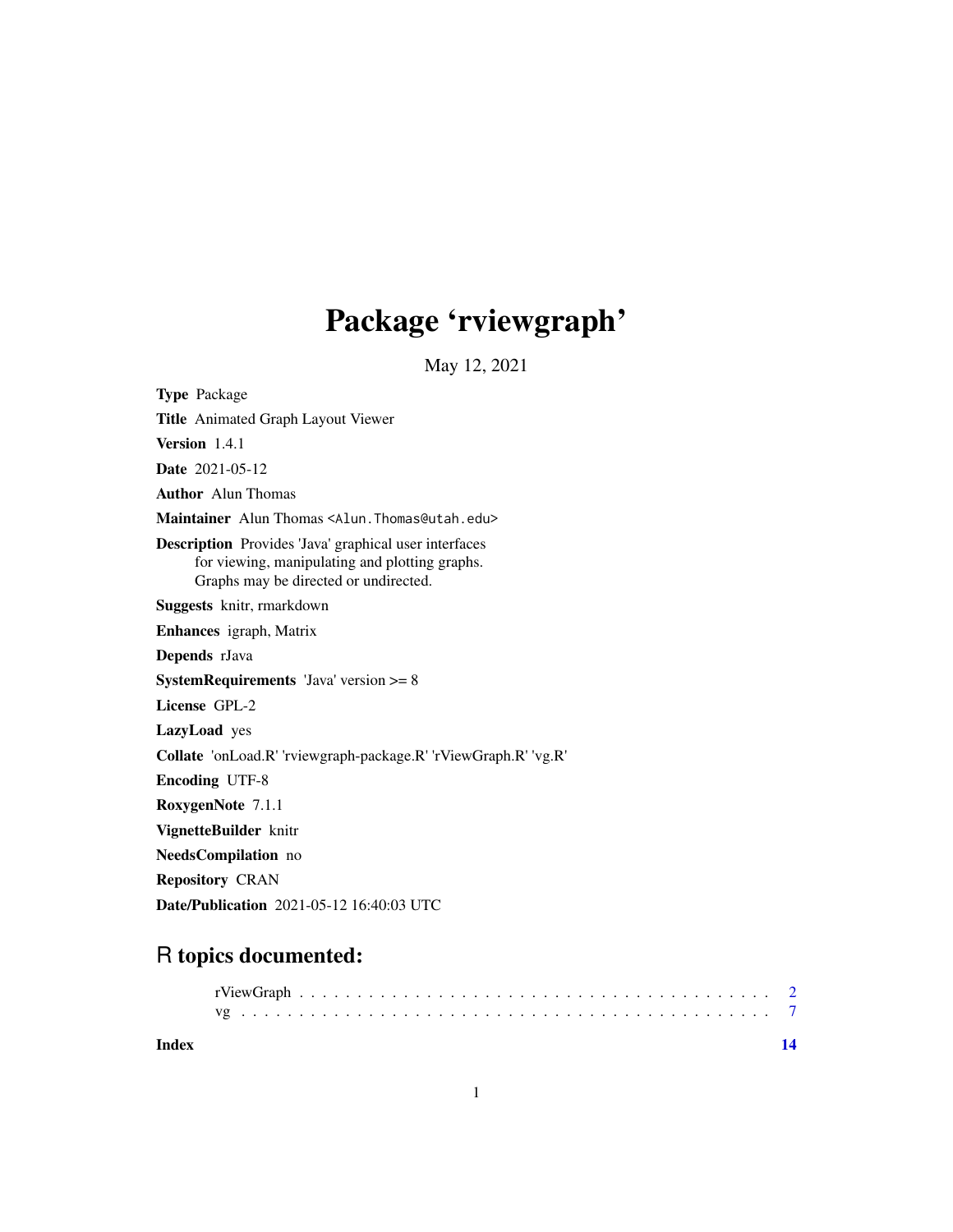<span id="page-1-0"></span>

#### Description

Creates and starts an animated graphical user interface (GUI) for positioning the vertices of a graph in 2 dimensions.

#### Usage

```
rViewGraph(object, names, cols, shapes, layout, directed, running, ...)
```

```
## Default S3 method:
rViewGraph(
  object,
 names = NULL,
  cols = "yellow",
  shapes = 0,
  layout = NULL,
  directed = FALSE,
  running = TRUE,
  ...
)
## S3 method for class 'igraph'
rViewGraph(
 object,
  names = igraph::V(object)$name,
  cols = "yellow",
  shapes = 0,
  layout = igraph::layout.random(object),
  directed = igraph::is.directed(object),
  running = TRUE,...
)
```
#### Arguments

object the object specifying the graph. This can be specified in various ways:

- A square  $n = dim(objject)[1]$  by n real valued incidence matrix. This will create a graph with n vertices indexed by 1:n and edges between vertices with indices i and j if object[i,j] !=  $0$ . If the graph is directed edges are directed from i to j if the entry is positive, and from j to i if the entry is negative.
- An  $m = dim(object)[1]$  by 2 matrix of positive integers specifying the indexes of the vertices at the ends of m edges. This will create a graph with n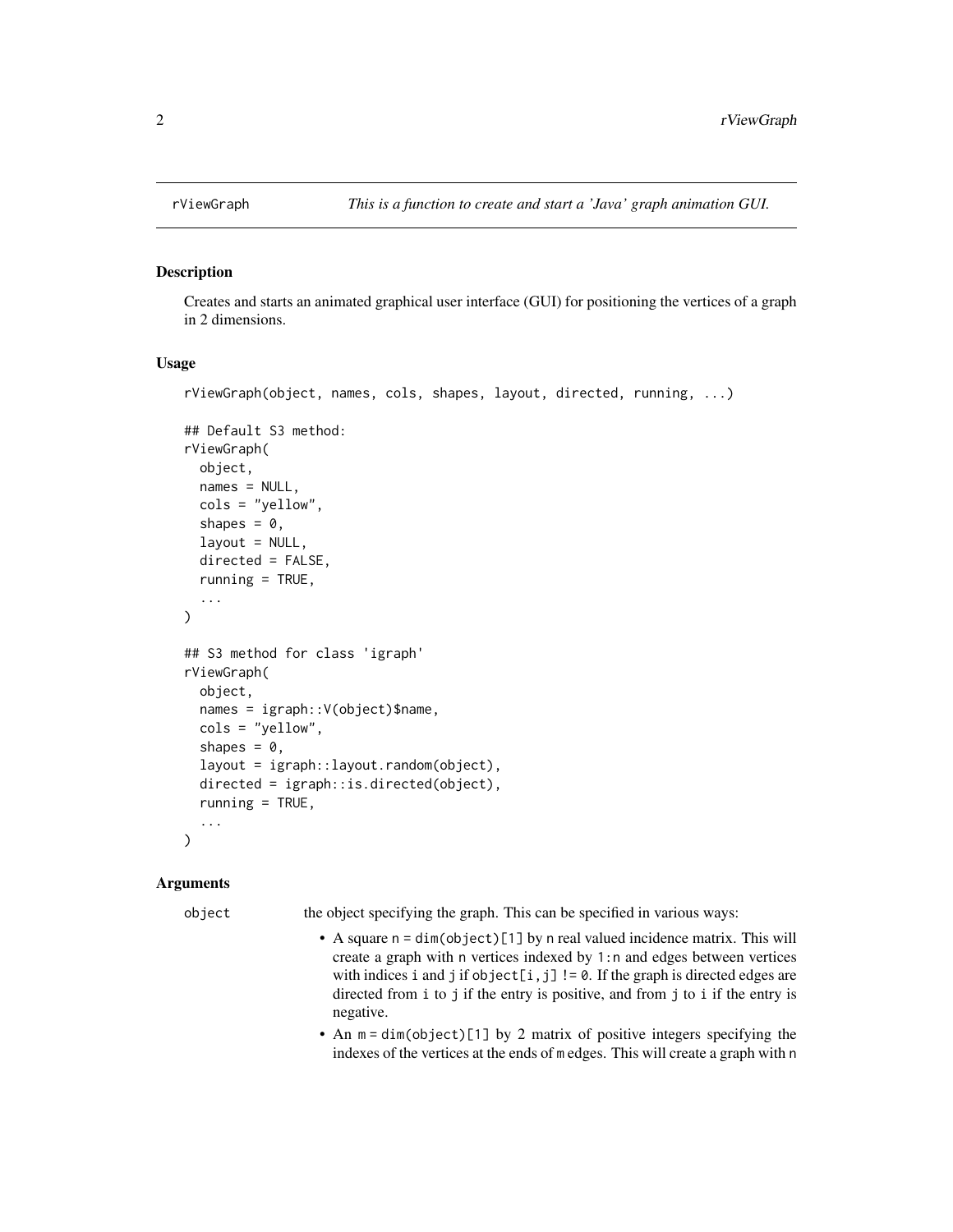|          | = max(object) vertices indexed by 1:max(object) and edges connecting<br>the vertex indexed by object[i,1] to the vertex indexed by object[i,2]<br>for each i in 1:m. If the graph is directed, the edges are directed from<br>object[i,1] to object[i,2]. NOTE: A 2 by 2 matrix will be interpreted<br>as an incidence matrix, not an array of edges.                                                                                                                                                                      |
|----------|----------------------------------------------------------------------------------------------------------------------------------------------------------------------------------------------------------------------------------------------------------------------------------------------------------------------------------------------------------------------------------------------------------------------------------------------------------------------------------------------------------------------------|
|          | • A vector of 2*m positive integers specifying the indexes of the vertices at<br>the ends of $m = length(object)/2 edges$ . This is the way in which igraph<br>specifies edges. If x is such a vector, calling $rViewGraph\{x\}$ is equivalent<br>to calling rViewGraph(matrix(x,ncol=2,byrow=F)).                                                                                                                                                                                                                         |
|          | • An igraph graph object.                                                                                                                                                                                                                                                                                                                                                                                                                                                                                                  |
| names    | the names of the vertices. This is an object that can be interpreted as a vector<br>of strings that will be used to label the vertices. If the length is less than the<br>number of vertices, the names will be cycled. The default is names $= 1:n$ , where<br>n is the number of vertices. If unlabeled vertices are required use, for example,<br>names="". The size of the string is used to determine the size of the vertex so,<br>for instance, names = $"$ A $"$ will produce bigger vertices than names = $"A"$ . |
| cols     | the colours of the vertices. This is on object that can be interpreted as a vector<br>of colours specified in the usual R ways. If the length is less than the number of<br>vertices, the colours will be cycled. The default is cols = "yellow".                                                                                                                                                                                                                                                                          |
| shapes   | the shapes of the vertices. This is a vector of integers specifying the shapes of<br>the vertices. The available shapes are:                                                                                                                                                                                                                                                                                                                                                                                               |
|          | $\bullet$ 0 = rectangle                                                                                                                                                                                                                                                                                                                                                                                                                                                                                                    |
|          | $\bullet$ 1 = oval                                                                                                                                                                                                                                                                                                                                                                                                                                                                                                         |
|          | $\bullet$ 2 = diamond                                                                                                                                                                                                                                                                                                                                                                                                                                                                                                      |
|          | • any other values are taken as 0.                                                                                                                                                                                                                                                                                                                                                                                                                                                                                         |
|          | The default is shapes $= 0$ .                                                                                                                                                                                                                                                                                                                                                                                                                                                                                              |
| layout   | the starting positions of the vertices. This is an n by 2 array of reals with<br>layout[i,] specifying the horizontal and vertical coordinates for the starting<br>point of the ith vertex. By default this is set to NULL in which case random<br>starting points are used.                                                                                                                                                                                                                                               |
| directed | indicates whether or not the graph is directed.                                                                                                                                                                                                                                                                                                                                                                                                                                                                            |
| running  | indicates whether or not to start with the animation running.                                                                                                                                                                                                                                                                                                                                                                                                                                                              |
|          | passed along extra arguments.                                                                                                                                                                                                                                                                                                                                                                                                                                                                                              |

#### Details

Creates and starts a 'Java' GUI showing a real time animation of a Newton-Raphson optimization of a force function specified between the vertices of an arbitrary graph. There are attractive forces between adjacent vertices and repulsive forces between all vertices. The repulsions go smoothly to zero in a finite distance between vertices so that, unlike some other methods, different components don't send each other off to infinity.

The program is controlled by a slide bar, some buttons, the arrow, home and shift keys, but mostly by mouse operations. All three mouse buttons are used. The interactive mouse, key and slide bar operations are described below.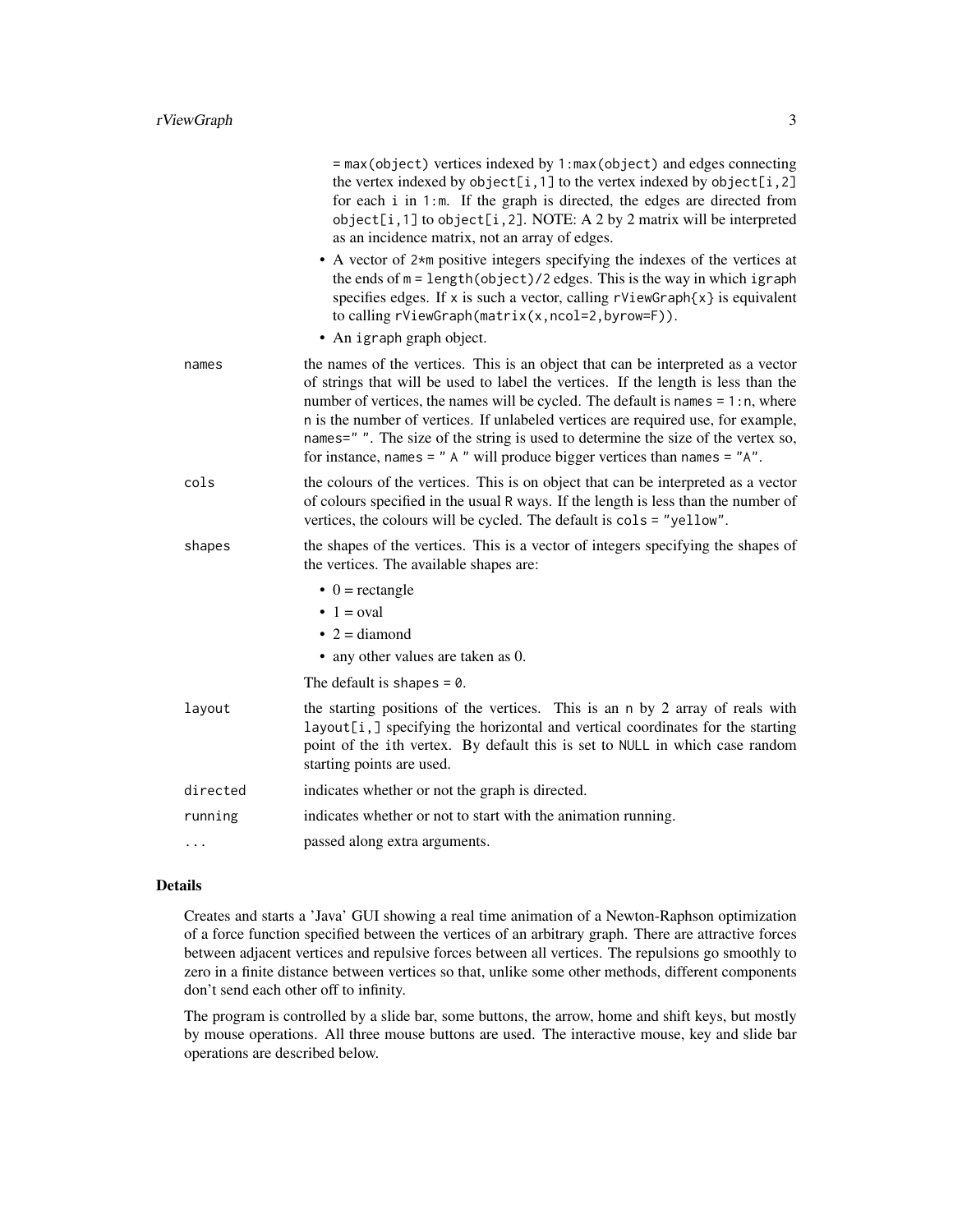#### Value

rViewGraph is intended only for interactive use. When used in a non-interactive environment it immediately exits returning the value NULL. Otherwise, all versions of rViewGraph return a list of functions that control the actions of the interactive viewer.

| run()                  | Starts the GUI running if it's not already doing so.                                                                                                                                                                                                                                                                                                                                |  |
|------------------------|-------------------------------------------------------------------------------------------------------------------------------------------------------------------------------------------------------------------------------------------------------------------------------------------------------------------------------------------------------------------------------------|--|
| stop()                 | Stops the GUI running if it's running.                                                                                                                                                                                                                                                                                                                                              |  |
| hide()                 | Stops the GUI and hides it.                                                                                                                                                                                                                                                                                                                                                         |  |
| show()                 | Shows the GUI. If it was running when hide was called, it starts running again.                                                                                                                                                                                                                                                                                                     |  |
| getLayout()            | Returns the coordinates of the vertices as currently shown in the GUI. These are<br>given as an n by 2 array as required for the layout parameter of rViewGraph<br><i>itself.</i>                                                                                                                                                                                                   |  |
| setLayout(layout=NULL) |                                                                                                                                                                                                                                                                                                                                                                                     |  |
|                        | Sets the coordinates of the vertices to the given values. Layout is specified in<br>the same way as required for the layout parameter of rViewGraph itself. The<br>default has layout set to NULL, and new random coordinates are generated.                                                                                                                                        |  |
| hidePaper()            | By default the GUI indicates, with a different colour, the portion of the plane that<br>corresponds to the current choice of paper for printing. This function removes<br>that area.                                                                                                                                                                                                |  |
|                        | showPaper(size = "letter", landscape = TRUE)                                                                                                                                                                                                                                                                                                                                        |  |
|                        | Indicates, with a different colour, the portion of the plane corresponding to a<br>choice of paper for printing. size can be any of letter, A4, A3, A2, A1, A0, C1,<br>or C0. landscape can be either TRUE or FALSE, in which case portrait orientation<br>is used. The default is to show the portion of the plane that would be printed on<br>US letter in landscape orientation. |  |
| hideAxes()             | By default, axes are shown to indicate the origin. This function hides them.                                                                                                                                                                                                                                                                                                        |  |
| showAxes()             | Shows the axes if they are hidden.                                                                                                                                                                                                                                                                                                                                                  |  |
| writePostScript()      |                                                                                                                                                                                                                                                                                                                                                                                     |  |
|                        | This starts a Java PostScript print job dialog box that can be used send the<br>current view of the graph to a printer or to write a PostScript file. The plot<br>produced should closely match what is indicated by showPaper.                                                                                                                                                     |  |
| ps()                   | Alias for writePostScript.                                                                                                                                                                                                                                                                                                                                                          |  |

#### Interactive mouse, key and slide bar controls

- Slide bars at the bottom of the GUI control the repulsive force in the energy equation used to set the coordinates. If the graph is undirected, there is a single 'Repulsion' parameter, if directed, there are 'X-Repulsion' and 'Y-Repulsion' parameters, and a 'Gravity' parameter that influences how these are combined.
- Mouse operations without shift key and without control key pressed.
	- 1. Left mouse: Drags a vertex. Vertex is free on release.
	- 2. Middle mouse: Drags a vertex. Vertex is fixed at release position.
	- 3. Right mouse: Translates the view by the amount dragged. A bit like putting your finger on a piece of paper and moving it.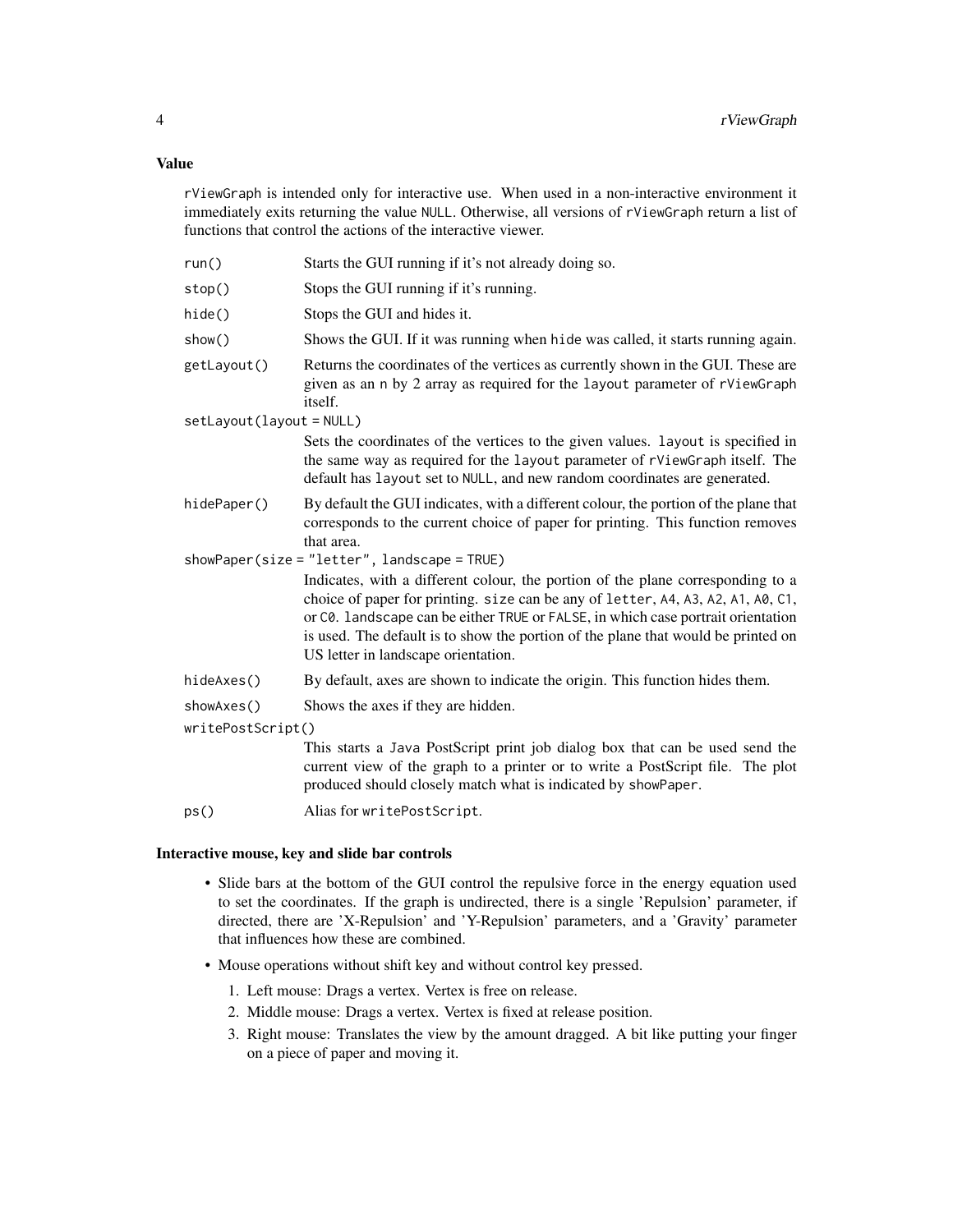#### rViewGraph 5

- 4. Double click with any mouse button in the background: Resets the vertices to new random positions.
- Mouse operations with shift key but without control key pressed.
	- 1. Left mouse: Drags a vertex and the component it is in. Vertex and component free on release.
	- 2. Middle mouse: Drags a vertex and the component it is in. Vertex and component are fixed at release positions.
	- 3. Right mouse: Translates the positions of the vertices relative to the position of the canvas by the amount dragged. This is useful to center the picture on the canvas ready for outputting.
- Mouse operations without shift key but with control key pressed.
	- 1. Left mouse: Click on a vertex to un-hide any hidden neighbours.
	- 2. Middle mouse: Click on a vertex to hide it.
	- 3. Double click left mouse: Un-hides all hidden vertices.
	- 4. Double click middle mouse: Hides all vertices.
- Mouse operations with shift key and with control key pressed.
	- 1. Left mouse: Click on a vertex to un-hide all vertices in the same component.
	- 2. Middle mouse: Click on a vertex to hide it and the component it is in.
- Key functions without shift key pressed. Mouse has to be in the picture canvas.
	- 1. Up arrow: Increases the scale of viewing by 10%.
	- 2. Down arrow: Decreases the scale of viewing by 10%.
	- 3. Left arrow: Rotates the view by 15 degrees clockwise.
	- 4. Right arrow: Rotates the view by 15 degrees anticlockwise.
	- 5. Home key: Undoes all scalings and rotations and places the origin at the top left corner of the canvas.
- Key functions with shift key pressed. Mouse has to be in the picture canvas.
	- 1. Up arrow: Increases the vertex positions by 10% relative to the scale of the canvas.
	- 2. Down arrow: Decreases the vertex positions by 10% relative to the scale of the canvas.
	- 3. Left arrow: Rotates the vertex positions by 15 degrees clockwise relative to the canvas orientation.
	- 4. Right arrow: Rotates the vertex positions by 15 degrees anticlockwise relative to the canvas orientation.

#### Author(s)

Alun Thomas

#### Source

A full description of the force function and algorithm used is given by C Cannings and A Thomas, Inference, simulation and enumeration of genealogies. In D J Balding, M Bishop, and C Cannings, editors, The Handbook of Statistical Genetics. Third Edition, pages 781-805. John Wiley & Sons, Ltd, 2007.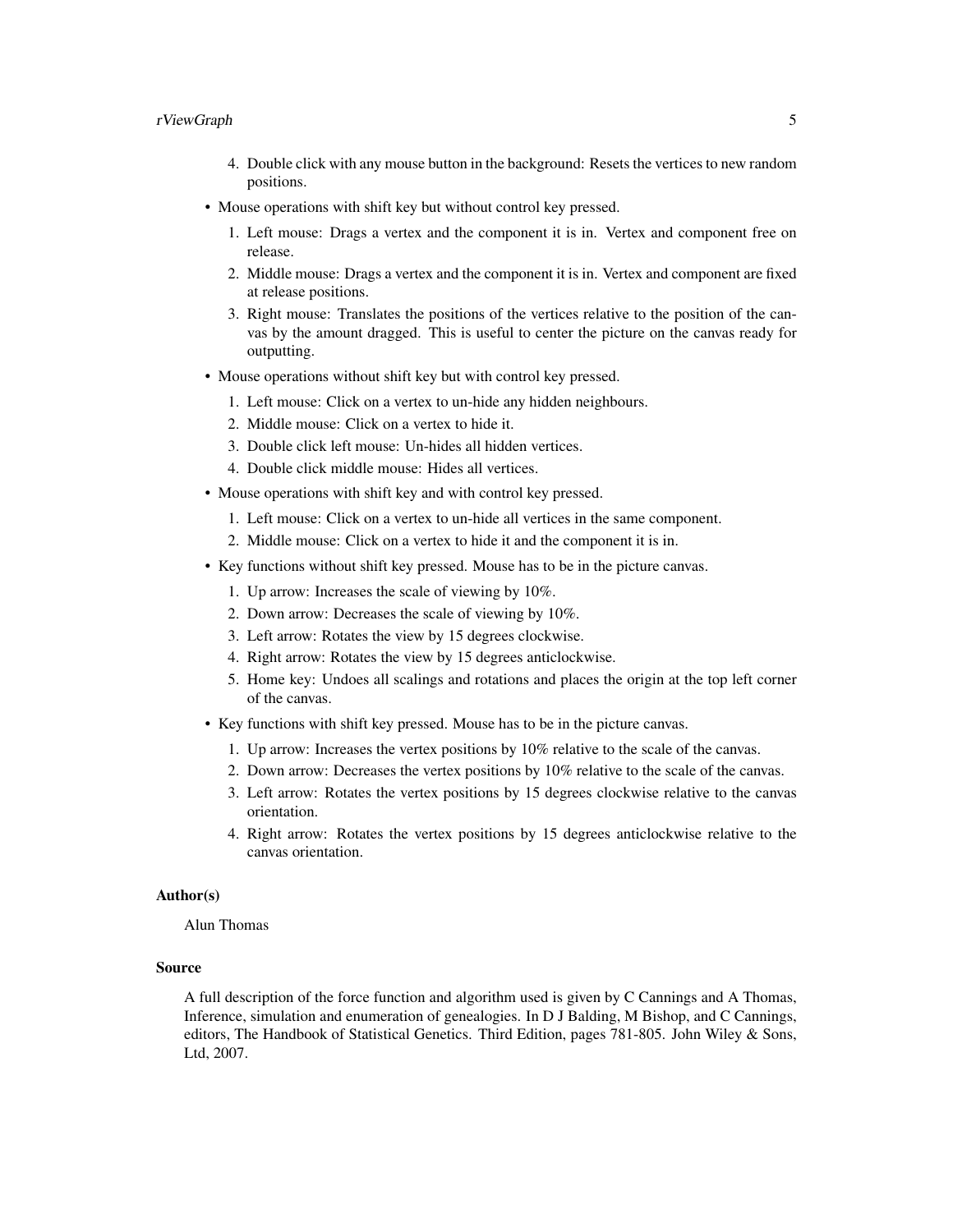#### Examples

```
require(rviewgraph)
# First generate the random edges of an Erdos Renyi random graph.
f = sample(100,size=200,replace=TRUE)
t = sample(100,size=200,replace=TRUE)
# The following should all show the same graph:
# ... specified as a two column matrix.
v1 = rViewGraph(cbind(f,t))
# ... in 'igraph' preferred format.
v2 = rViewGraph(c(f,t))
# ... as an adjacency matrix.
x = matrix(0, ncol=max(f, t), nrow=max(f, t))for (i in 1:length(f)) x[f[i], t[i]] = 1v3 = rViewGraph(x)
# Specifying names, colours and shapes.
# Use unlabeled vertices, as red, green and blue diamonds.
v4 = rViewGraph(cbind(f, t), names = " " , cols = c(2, 3, 4), shapes=2)# Use yellow vertices with random shapes, labeled with capital letters.
y = matrix(sample(1:26,100,TRUE), ncol=2)v5 = rViewGraph(y,names=LETTERS,cols="cyan",shapes=sample(0:2,26,TRUE))
# Controlling a currently active GUI.
if (!is.null(v5)){
# Shift the coordinates, although this is more
# easily done with mouse controls.
v5$setLayout(100 + v5$getLayout())
# Reset the coordinates to random values.
v5$setLayout()
# Pepare a plot for printing, fix it, and start a PostScript print job.
v5$hideAxes()
v5$showPaper("A3",F)
v5$stop()
v5$writePostScript()
}
```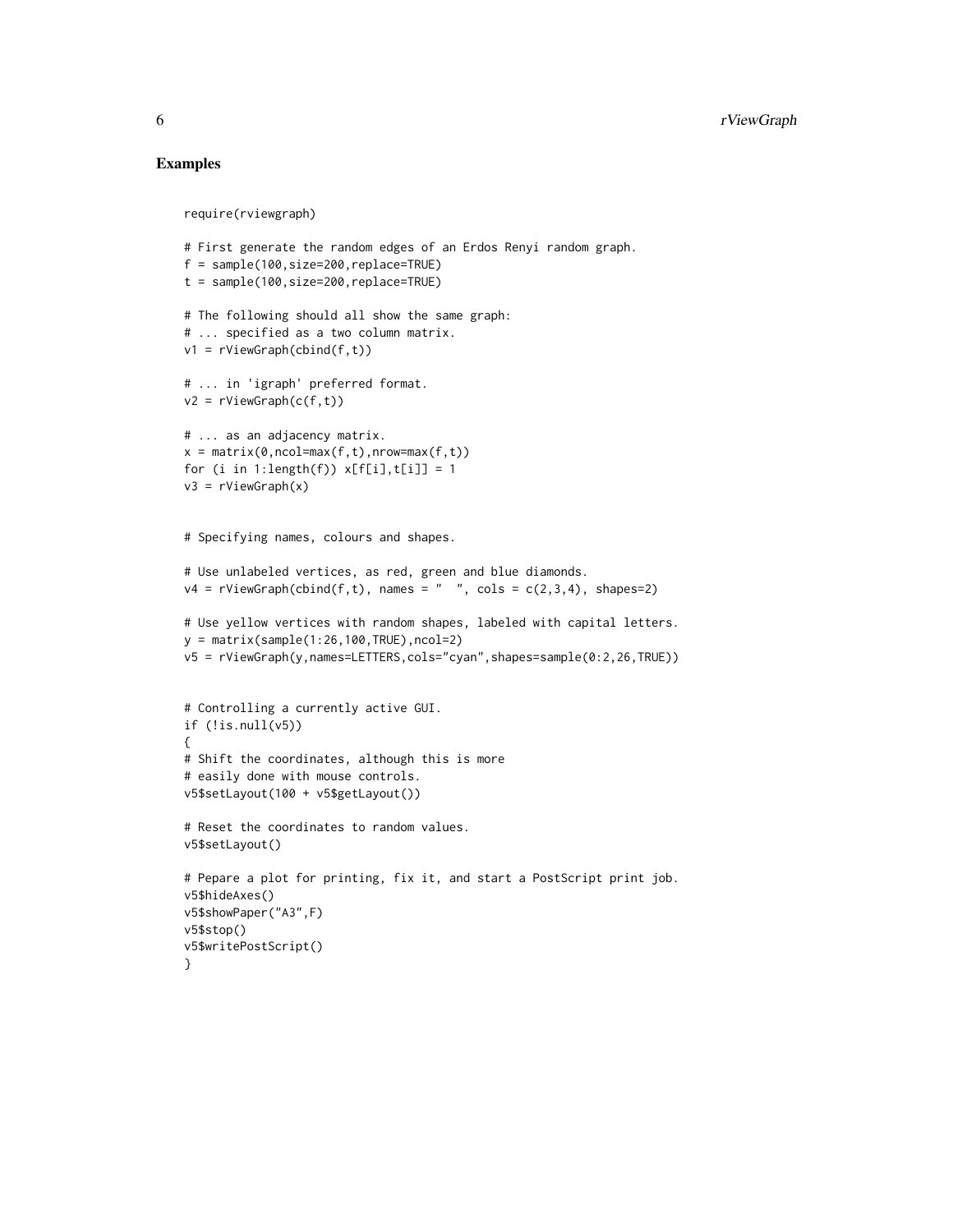#### <span id="page-6-0"></span>Description

vg creates and starts an animated graphical user interface for positioning the vertices of a graph in 2 dimensions.

#### Usage

```
vg(grob, directed, running)
```
## S3 method for class 'list' vg(grob, directed = grob\$directed, running = grob\$running)

## S3 method for class '`NULL`'  $vg(grob = NULL, directed = FALSE, running = TRUE)$ 

## Default S3 method:  $vg(grob = NULL, directed = FALSE, running = TRUE)$ 

#### Arguments

| grob     | is a graphical object state saved as a list from a previous run of vg using the<br>save() function. If grob is NULL or not a list, vg starts with an empty graph.                                                                                                                  |
|----------|------------------------------------------------------------------------------------------------------------------------------------------------------------------------------------------------------------------------------------------------------------------------------------|
| directed | indicates whether or not the graph is directed. By default directed = FALSE.<br>If the graph is directed, the edges have arrows indicating direction, and there<br>are three slide bars to control the repulsion parameters. For an undirected graph<br>there is a single control. |
| running  | indicates whether or not the viewer is started with the animation running. By<br>$default running = TRUE.$                                                                                                                                                                         |

#### Details

Creates and starts a 'Java' graphical user interface (GUI) showing a real time animation of a Newton-Raphson optimization of a force function specified between the vertices of an arbitrary graph. There are attractive forces between adjacent vertices and repulsive forces between all vertices. The repulsions go smoothly to zero in a finite distance between vertices so that, unlike some other methods, different components don't send each other off to infinity.

The program is controlled by a slide bar, some buttons, the arrow, home and shift keys, but mostly by mouse operations. All three mouse buttons are used. These operations are described below.

vg will replace rViewGraph, although the latter is still currently available. vg allows for far more control of the graph than rViewGraph, including adding and removing vertices and edges, and changing the appearance of the vertices, all of which can be done while the animation is running. It has a different set of force parameter controls that are useful for directed acyclic graphs (DAGs) specifically, but also, to a lesser extent, for arbitrary directed graphs. It also provides functions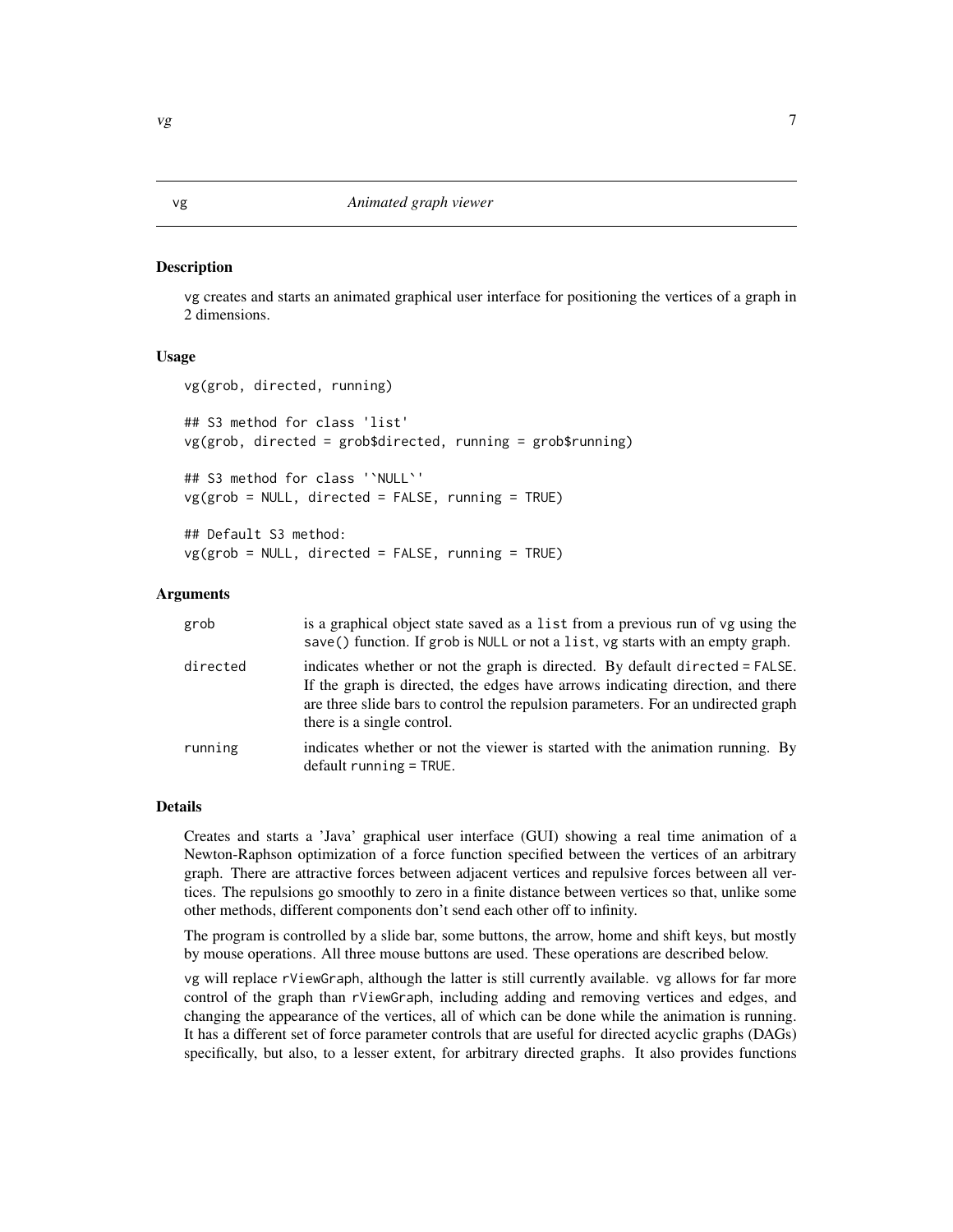for saving and restoring a graphical state including vertices and edges, vertex positions, and vertex appearances.

vg is intended primarily for interactive use. When used in a non-interactive environment it will run without a visible GUI, however, a graph structure can be created and saved and viewed in future, interactive, R sessions.

#### Value

vg returns a list of functions that specify and query the graph, coordinates and appearance, and control the viewer.

| add(i)                          | If the graph does not contain vertices indexed by i, they are added to it. i may<br>be any integer or integer vector.                                                                                                                                                                                                                  |
|---------------------------------|----------------------------------------------------------------------------------------------------------------------------------------------------------------------------------------------------------------------------------------------------------------------------------------------------------------------------------------|
| remove(i)                       | If the graph contains vertices indexed by i, they are disconnected from their<br>neighbours and removed from the graph. i may be any integer or integer vector.                                                                                                                                                                        |
| connect(i, j)                   | If the graph does not have edges between vertices indexed by i and j, they are<br>made. If i and j are of different lengths, only the first min(length(i), length(j))<br>values are used. If the relevant vertices are are not already in the graph, they are<br>first made and added. i and j may be any integers or integer vectors. |
| disconnect(i, j)                |                                                                                                                                                                                                                                                                                                                                        |
|                                 | If the graph has edges between vertices indexed by i and j they are removed.<br>If i and j are of different lengths, only the first min(length(i), length(j))<br>values are used. The vertices themselves are not removed, even if they have no<br>other neighbours. i and j may be any integers or integer vectors.                   |
| clear()                         | All vertices and edges are removed from the graph, however, any customizations<br>made to the appearance of the vertices will persist until clearMap() is called.                                                                                                                                                                      |
| isDirected()                    | Returns TRUE if the graph's edges are directed, FALSE otherwise.                                                                                                                                                                                                                                                                       |
| getIds()                        | Returns a vector of all the vertex indices that the viewer has encountered, whether<br>or not they are currently in the graph.                                                                                                                                                                                                         |
| contains(id)                    | Returns a vector of booleans indicating whether the vertices corresponding to<br>the given indices are currently in the graph.                                                                                                                                                                                                         |
| connects(i,j)                   | Returns a vector of booleans indicating whether the vertices with the indices<br>in vector i are connected to the corresponding vertices in j. If i and j are of<br>different lengths, only first $min(length(i), length(j))$ values are queried.                                                                                      |
| neighbours(i)                   | Returns a list of vectors containing the neighbours of the vertices indexed by i.<br>If the graph is directed, both in and out neighbours are included. If a vertex is<br>unconnected, an empty vector is returned. If an index is for a vertex that is not<br>currently in the graph, NULL is returned.                               |
| neighbors(i)<br>inNeighbours(i) | Alias for neighbours(i).                                                                                                                                                                                                                                                                                                               |
|                                 | Returns a list of vectors containing the indices of vertices with edges from them<br>to the ones in $i$ . If the graph is undirected, this is the same as $neighbours(i)$ .                                                                                                                                                            |
| inNeighbors(i)                  | Alias for inNeighbours(i).                                                                                                                                                                                                                                                                                                             |
| outNeighbours(i)                |                                                                                                                                                                                                                                                                                                                                        |
|                                 | Returns a list of vectors containing the indices of vertices with edges to them<br>from the ones in i. If the graph is undirected, this is the same as neighbours(i).                                                                                                                                                                  |
|                                 |                                                                                                                                                                                                                                                                                                                                        |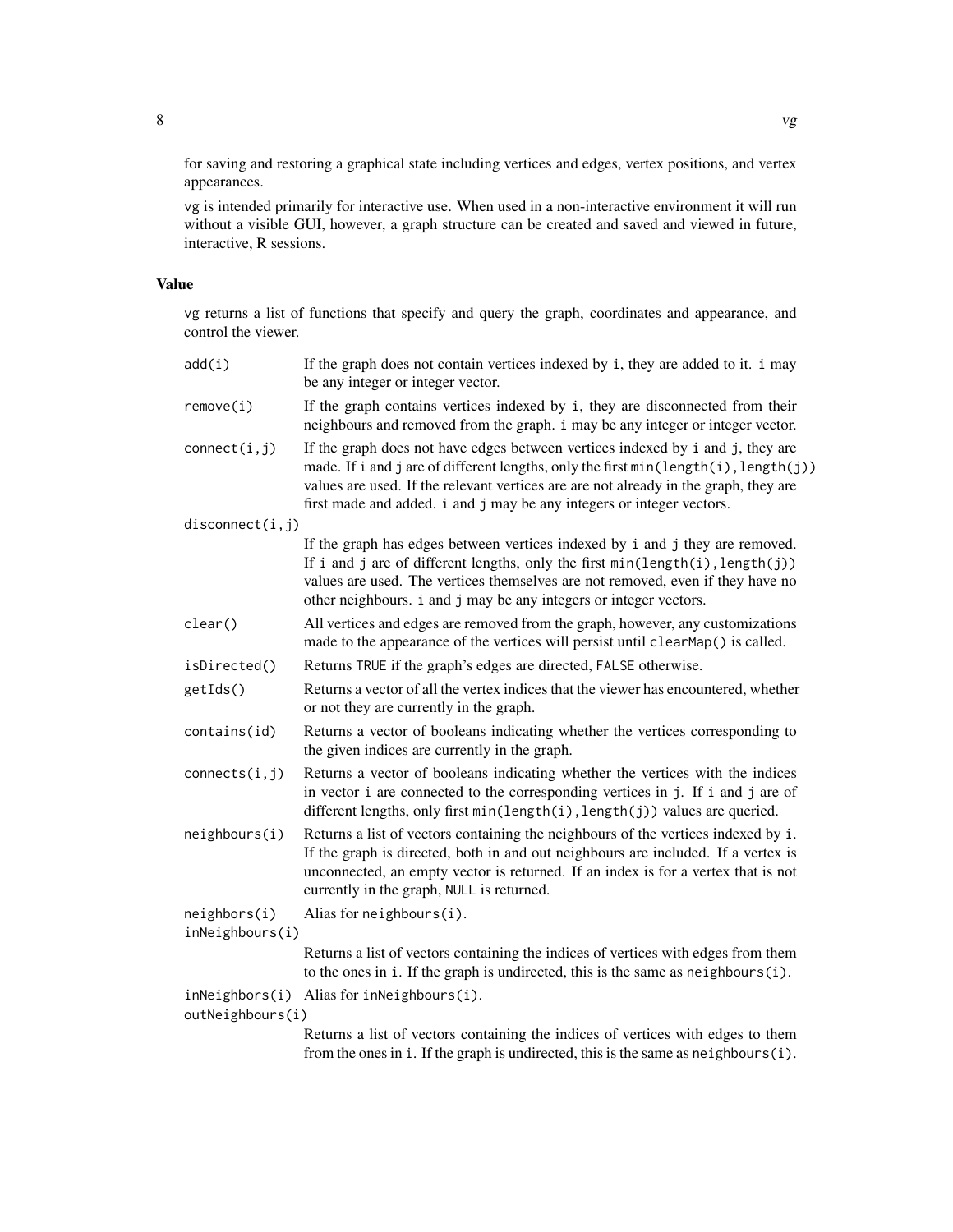| ۰ | I<br>--<br>۰. |  |
|---|---------------|--|
|   | ×<br>v        |  |

|                        | 9                                                                                                                                                                                                                                                                                                                                                                                                                                      |
|------------------------|----------------------------------------------------------------------------------------------------------------------------------------------------------------------------------------------------------------------------------------------------------------------------------------------------------------------------------------------------------------------------------------------------------------------------------------|
|                        |                                                                                                                                                                                                                                                                                                                                                                                                                                        |
|                        | Alias for outNeighbours(i).                                                                                                                                                                                                                                                                                                                                                                                                            |
| getVertices()          | Returns a vector of the indices of all vertices currently in the graph.                                                                                                                                                                                                                                                                                                                                                                |
| getEdges()             | Returns a matrix with 2 columns and a row for each edge in the current graph.<br>Each row gives the indices of the vertices that the edge connects. If the edges are<br>directed, the connections are oriented from vertices in the first column to those<br>in the second.                                                                                                                                                            |
| getX(id)               | Returns the current horizontal coordinates of the vertices with indices in id.<br>Returns 0 if an index has not previously been seen.                                                                                                                                                                                                                                                                                                  |
| getY(id)               | Returns the current vertical coordinates of the vertices with indices in id. Re-<br>turns 0 if an index has not previously been seen.                                                                                                                                                                                                                                                                                                  |
| setXY(id, x, y)        | Sets the horizontal and vertical coordinates for the vertices with indices in i.d. If<br>x or y are not as long as id their values are repeated cyclically to get vectors of<br>the right length.                                                                                                                                                                                                                                      |
|                        | label(i, lab=i) Sets the strings shown on the vertices indexed by i to those specified by lab. If<br>lab is not as long as i, its values are repeated cyclically to get a vector of the<br>right length. An error will occur if 1ab can't be interpreted as a vector of strings.                                                                                                                                                       |
| colour(i,col="yellow") |                                                                                                                                                                                                                                                                                                                                                                                                                                        |
|                        | Sets the colours of the vertices indexed by i to those specified by col. If col<br>is not as long as i, its values are repeated cyclically to get a vector of the right<br>length. Colours can be specified in the usual R ways.                                                                                                                                                                                                       |
| color(i,col="yellow")  |                                                                                                                                                                                                                                                                                                                                                                                                                                        |
|                        | Alias for colours(i, col).                                                                                                                                                                                                                                                                                                                                                                                                             |
|                        | shape (i, shp=0) Sets the shapes of the vertices indexed by i to those specified by shp. If shp<br>is not as long as i, its values are repeated cyclically to get a vector or the right<br>length. Shapes are specified as integers:                                                                                                                                                                                                   |
|                        | $\bullet$ 0 = rectangle                                                                                                                                                                                                                                                                                                                                                                                                                |
|                        | $\bullet$ 1 = oval                                                                                                                                                                                                                                                                                                                                                                                                                     |
|                        | $\bullet$ 2 = diamond                                                                                                                                                                                                                                                                                                                                                                                                                  |
|                        | • any other values are taken as 0.                                                                                                                                                                                                                                                                                                                                                                                                     |
|                        | Sets the sizes of the vertices indexed by i to those specified by width and<br>height. If, for a certain index, both width and height are non-negative, the<br>size of the vertex is fixed. If either of width or height is negative, the size of<br>the vertex is chosen adaptively to fit the current label. If width or height are<br>not as long as i, their values are repeated cyclically to get vectors of the right<br>length. |
|                        | map(i,lab=i,col="yellow",shp=0,width=-1,height=width                                                                                                                                                                                                                                                                                                                                                                                   |
|                        | Combines label(), colour(), shape() and size() in a single index-to-appearance<br>mapping function. These functions can be called before or after the vertices<br>have been added to the graph, and the representations will persist for vertices<br>removed from, and replaced in, the graph until until they are explicitly changed<br>or clearMap() is called.                                                                      |
| clearMap()             | Resets all vertices to the default appearance of yellow rectangle labeled with the<br>index.                                                                                                                                                                                                                                                                                                                                           |
|                        | outNeighbors(i)<br>size(i,width=-1,height=width)                                                                                                                                                                                                                                                                                                                                                                                       |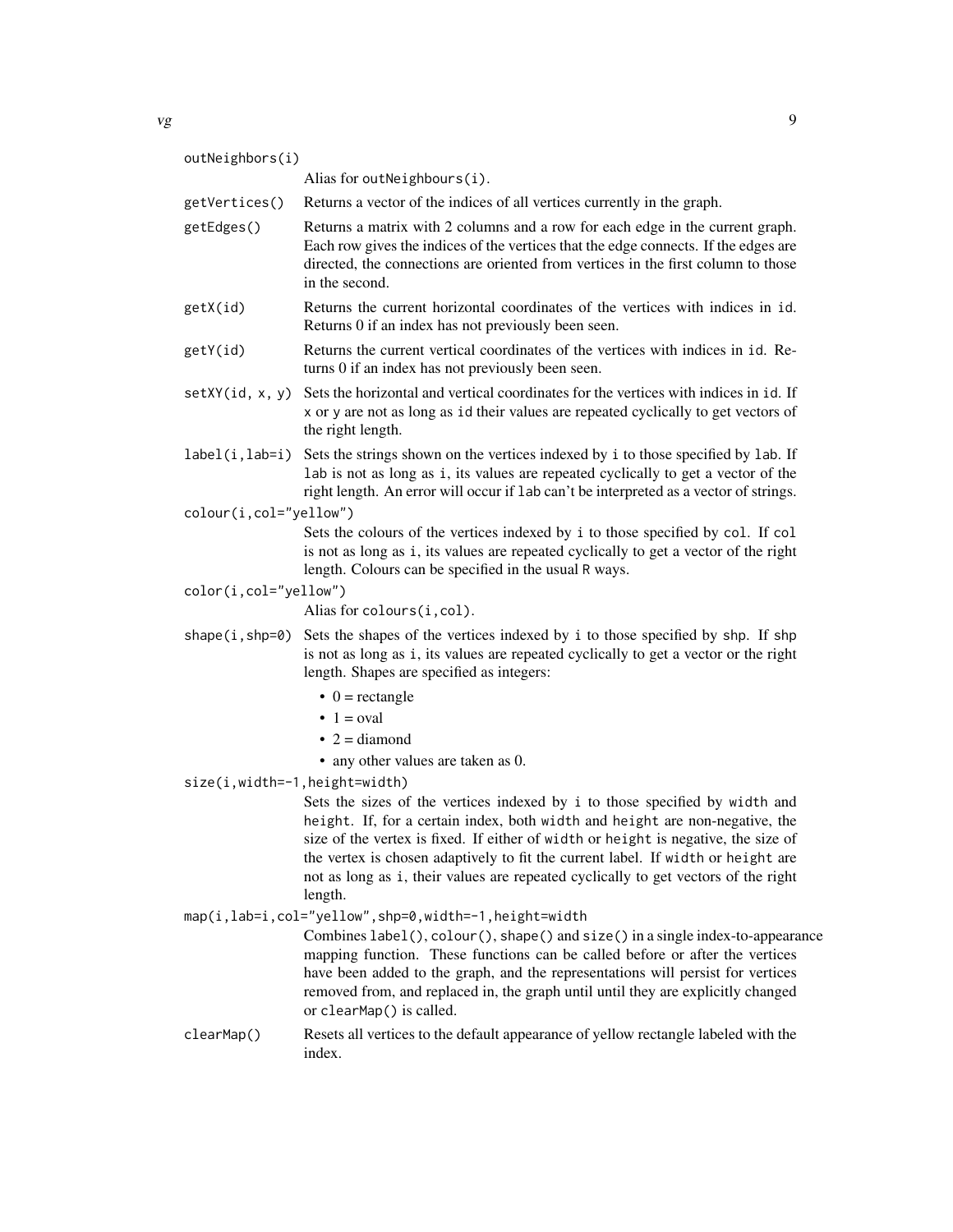| run()         | Starts the GUI running if it's not already doing so.                                                                                                                                                                                                                                                                                                                                                                                |
|---------------|-------------------------------------------------------------------------------------------------------------------------------------------------------------------------------------------------------------------------------------------------------------------------------------------------------------------------------------------------------------------------------------------------------------------------------------|
| stop()        | Stops the GUI running if it's running.                                                                                                                                                                                                                                                                                                                                                                                              |
| isRunning()   | Returns TRUE if the animation is running, FALSE otherwise.                                                                                                                                                                                                                                                                                                                                                                          |
| show()        | Shows the GUI. If it was running when hide() was called, it starts running<br>again.                                                                                                                                                                                                                                                                                                                                                |
| hide()        | Stops the GUI and hides it.                                                                                                                                                                                                                                                                                                                                                                                                         |
|               | showPaper(size = "letter", landscape = TRUE)<br>Indicates, with a different colour, the portion of the plane corresponding to a<br>choice of paper for printing. size can be any of letter, A4, A3, A2, A1, A0, C1,<br>or C0. landscape can be either TRUE or FALSE, in which case portrait orientation<br>is used. The default is to show the portion of the plane that would be printed on<br>US letter in landscape orientation. |
| hidePaper()   | By default the GUI indicates, with a different colour, the portion of the plane that<br>corresponds to the current choice of paper for printing. This function removes<br>that area.                                                                                                                                                                                                                                                |
| showAxes()    | Shows the axes if they are hidden.                                                                                                                                                                                                                                                                                                                                                                                                  |
| hideAxes()    | By default, axes are shown to indicate the origin. This function hides them.                                                                                                                                                                                                                                                                                                                                                        |
| ps()          | Starts a Java PostScript print job dialog box that can be used send the current<br>view of the graph to a printer or to write a PostScript file. The plot produced<br>should closely match what is indicated by showPaper.                                                                                                                                                                                                          |
| save()        | Returns a list specifying the current state of the graph structure, vertex coor-<br>dinates, and vertex appearance map.                                                                                                                                                                                                                                                                                                             |
| restore(grob) | Restores a saved graph and map state.                                                                                                                                                                                                                                                                                                                                                                                               |
|               |                                                                                                                                                                                                                                                                                                                                                                                                                                     |

#### Interactive mouse, key and slide bar controls

- Slide bars at the bottom of the GUI control the repulsive force in the energy equation used to set the coordinates. If the graph is undirected, there is a single 'Repulsion' parameter, if directed, there are 'X-Repulsion' and 'Y-Repulsion' parameters, and a 'Gravity' parameter that influences how these are combined.
- Mouse operations without shift key and without control key pressed.
	- 1. Left mouse: Drags a vertex. Vertex is free on release.
	- 2. Middle mouse: Drags a vertex. Vertex is fixed at release position.
	- 3. Right mouse: Translates the view by the amount dragged. A bit like putting your finger on a piece of paper and moving it.
	- 4. Double click with any mouse button in the background: Resets the vertices to new random positions.
- Mouse operations with shift key but without control key pressed.
	- 1. Left mouse: Drags a vertex and the component it is in. Vertex and component free on release.
	- 2. Middle mouse: Drags a vertex and the component it is in. Vertex and component are fixed at release positions.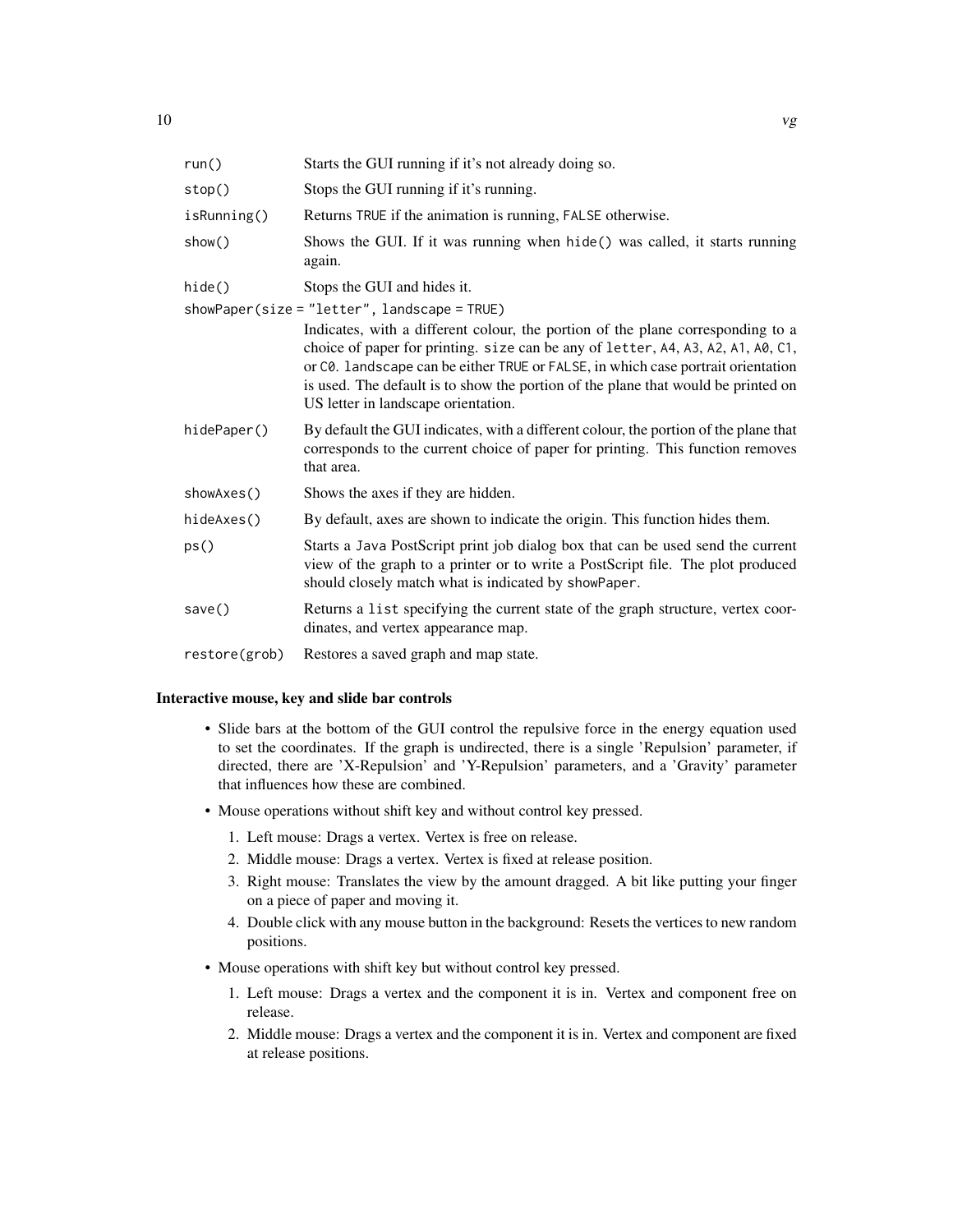- 3. Right mouse: Translates the positions of the vertices relative to the position of the canvas by the amount dragged. This is useful to center the picture on the canvas ready for outputting.
- Mouse operations without shift key but with control key pressed.
	- 1. Left mouse: Click on a vertex to un-hide any hidden neighbours.
	- 2. Middle mouse: Click on a vertex to hide it.
	- 3. Double click left mouse: Un-hides all hidden vertices.
	- 4. Double click middle mouse: Hides all vertices.
- Mouse operations with shift key and with control key pressed.
	- 1. Left mouse: Click on a vertex to un-hide all vertices in the same component.
	- 2. Middle mouse: Click on a vertex to hide it and the component it is in.
- Key functions without shift key pressed. Mouse has to be in the picture canvas.
	- 1. Up arrow: Increases the scale of viewing by 10%.
	- 2. Down arrow: Decreases the scale of viewing by 10%.
	- 3. Left arrow: Rotates the view by 15 degrees clockwise.
	- 4. Right arrow: Rotates the view by 15 degrees anticlockwise.
	- 5. Home key: Undoes all scalings and rotations and places the origin at the top left corner of the canvas.
- Key functions with shift key pressed. Mouse has to be in the picture canvas.
	- 1. Up arrow: Increases the vertex positions by 10% relative to the scale of the canvas.
	- 2. Down arrow: Decreases the vertex positions by 10% relative to the scale of the canvas.
	- 3. Left arrow: Rotates the vertex positions by 15 degrees clockwise relative to the canvas orientation.
	- 4. Right arrow: Rotates the vertex positions by 15 degrees anticlockwise relative to the canvas orientation.

#### Author(s)

Alun Thomas

#### References

A full description of the force function and algorithm used is given by C Cannings and A Thomas, Inference, simulation and enumeration of genealogies. In D J Balding, M Bishop, and C Cannings, editors, The Handbook of Statistical Genetics. Third Edition, pages 781-805. John Wiley & Sons, Ltd, 2007.

#### See Also

rViewGraph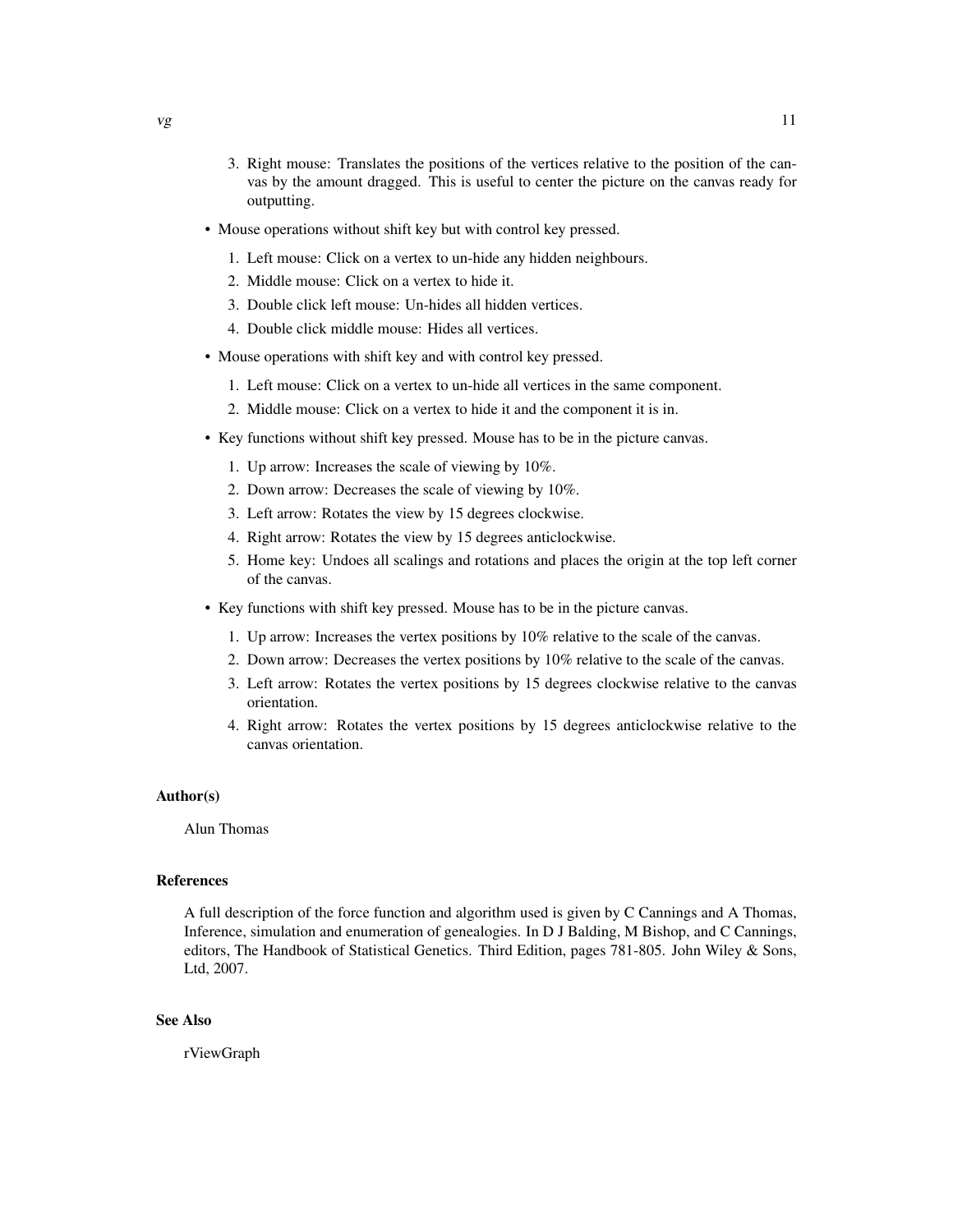#### Examples

```
# Start the viewer.
# This will print a warning message if not run interactively.
require(rviewgraph)
v = vg()# Generate some random vertices to connect with edges.
from = sample(1:20, 15, TRUE)to = sample(1:20, 15, TRUE)# Connect these edges in the viewer.
v$connect(from,to)
# Negative vertex indices are also allowed.
v$connect(-from,-to)
# Add some new vertices, unconnected to any others.
v$add(30:35)
# Remove some vertices.
v$rem((-5:5)*2)
# Query some of the structure of the graph.
v$contains(1)
v$contains(-1)
v$connects(1,-1)
v$contains(1:50)
v$connects(from,to)
v$connects(from,-to+2)
v$neighbours(from)
# Change what some of the vertices look like.
v$map(-10:10, lab = "", col=1, shp=1, width=1:15)
v$label(10:36, lab=LETTERS)
v$colour((-1000:-1),"cyan")
v$shape((-1000:-1)*2,2)
# Hide the axes.
v$hideAxes()
# Stop the animation.
# Not necessary for outputting but sometimes helpful.
v$stop()
# Change the paper size and orientation to A4 portrait.
v$showPaper("A4",FALSE)
# Start the print dialog box.
#v$ps()
# Restart the animation, and check that it's running.
```
12 vg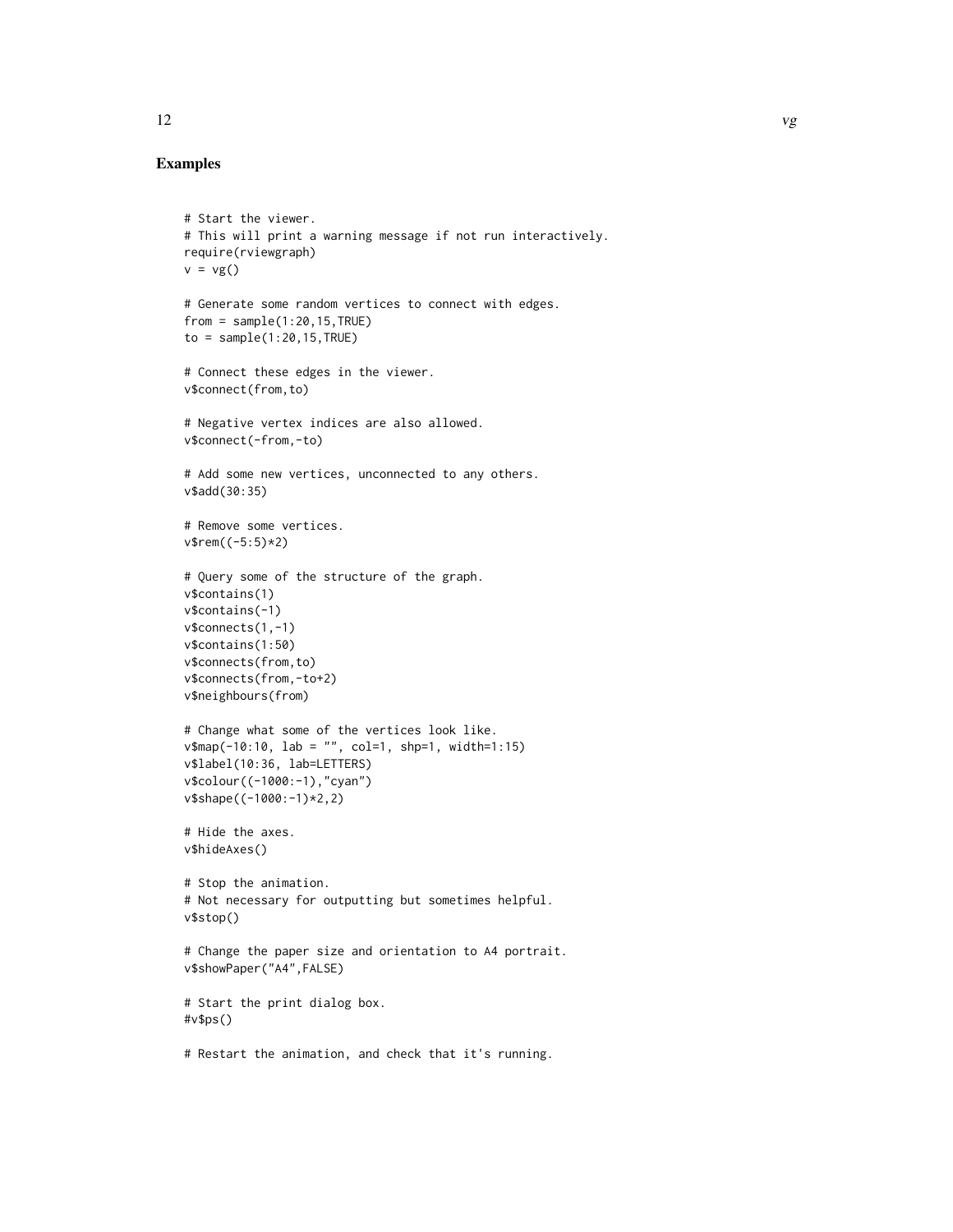```
v$run()
v$isRunning()
# Save the application.
s = v$save()
# Change the graph and appearance.
v$colour(-1000:1000,"red")
v$connect(rep(1,100),1:100)
# Then decide you didn't like the changes so restore
# the saved state.
v$restore(s)
# Can also restore a state in a new GUI.
v2 = vg(s)# Get a vector of all the indices that the viewer has seen.
ids = v$getIds()
# Get a vector of the indices of the vertices currently
# in the graph.
verts = v$getVertices()
# Get a matrix with 2 columns specifying the current edges
# of the graph.
edges = v$getEdges()
# Get the current coordinates of the specified vertices.
x = v$getX(verts)
y = v$getY(verts)
# Change the current coordinates of the vertices.
```
v\$setXY(verts,2\*x,0.5\*y+2)